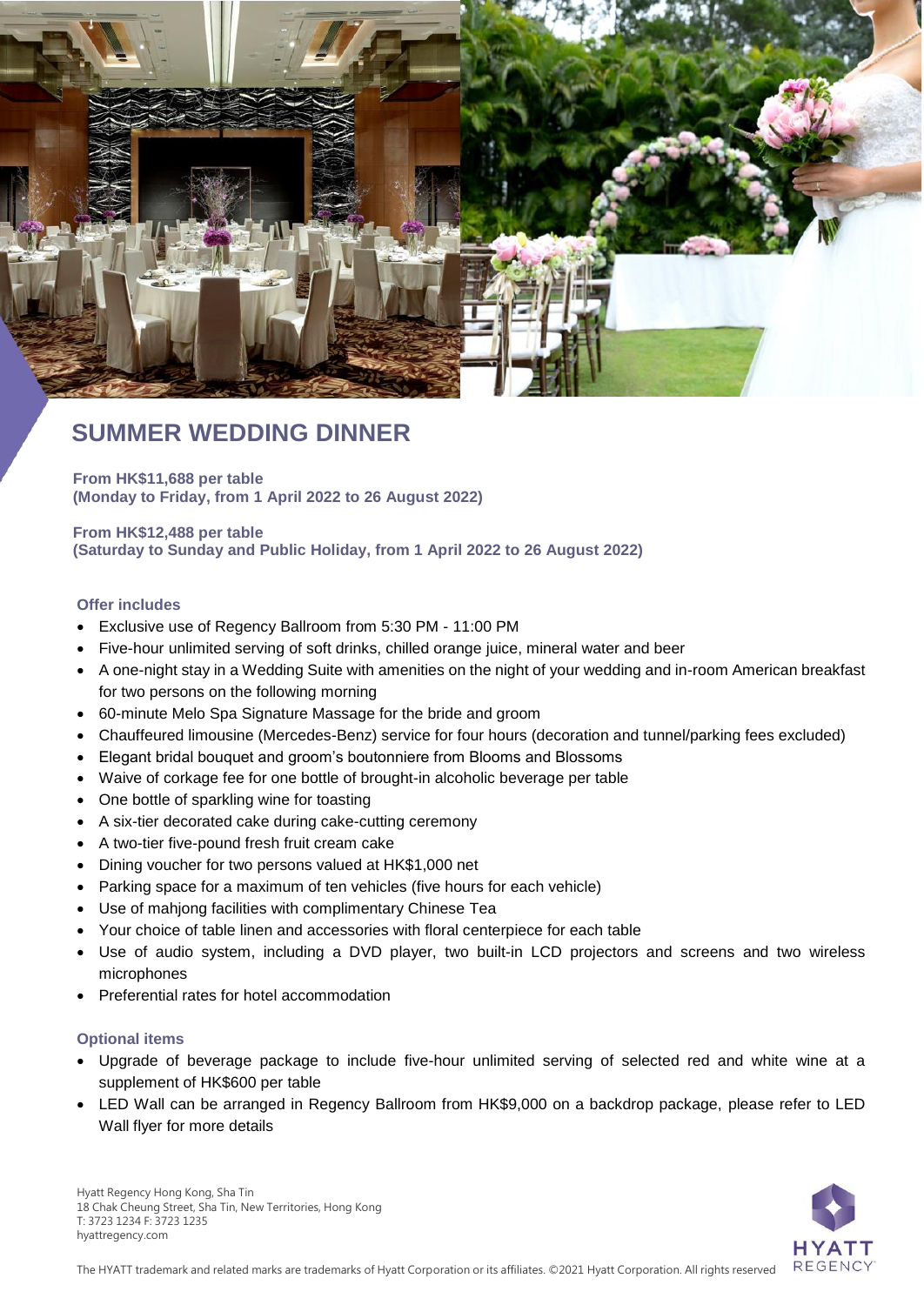

# **Add-on Services for Garden Wedding Ceremony**

# **HK\$45,888 (From 1 April 2022 to 26 August 2022)**

## **Offer includes**

- Exclusive use of our Landscaped Garden from 2:00 PM 5:00 PM
- Two-hour unlimited serving of soft drinks, chilled orange juice, mineral water and beer
- A one-night stay in a Wedding Suite with amenities on the night before your wedding and in-room American breakfast for two persons on the following morning
- Elegant floral decoration from Blooms and Blossoms, including willow arch and ceremony table at Garden
- 23-seater coach service for three hours (decoration and tunnel/parking fees excluded)
- Parking space for a maximum of five vehicles (three hours for each vehicle)
- Waive of corkage for three bottles of brought-in alcoholic beverage
- Use of audio system, including a CD player, two speakers and two wireless microphones

#### **Optional item**

 Upgrade of beverage package to include two-hour unlimited serving of selected red and white wine at a supplement of HK\$50 per person

For enquiries, please contact Events Department at 3723 1234 or [events.shatin@hyatt.com](mailto:events.shatin@hyatt.com)

#### **Terms and conditions**

- \* 10% service charge applies
- \* Valid for bookings from 1 April 2022 to 26 August 2022
- \* Dinner package is valid for 10 to 12 persons per table
- \* Minimum food & beverage charge applies
- \* Ceremony package is valid for maximum 60 persons, additional guest(s) will be charged at HK\$200 per person
- \* Theater seating for 60 persons to be set up at Salon Terrace ll & lll as back up venue for ceremony package
- \* Applicable for full Regency Ballroom bookings
- \* Offer is subject to availability and change without prior notice
- \* In the event of any dispute, the decision of Hyatt Regency Hong Kong, Sha Tin shall be final and conclusive

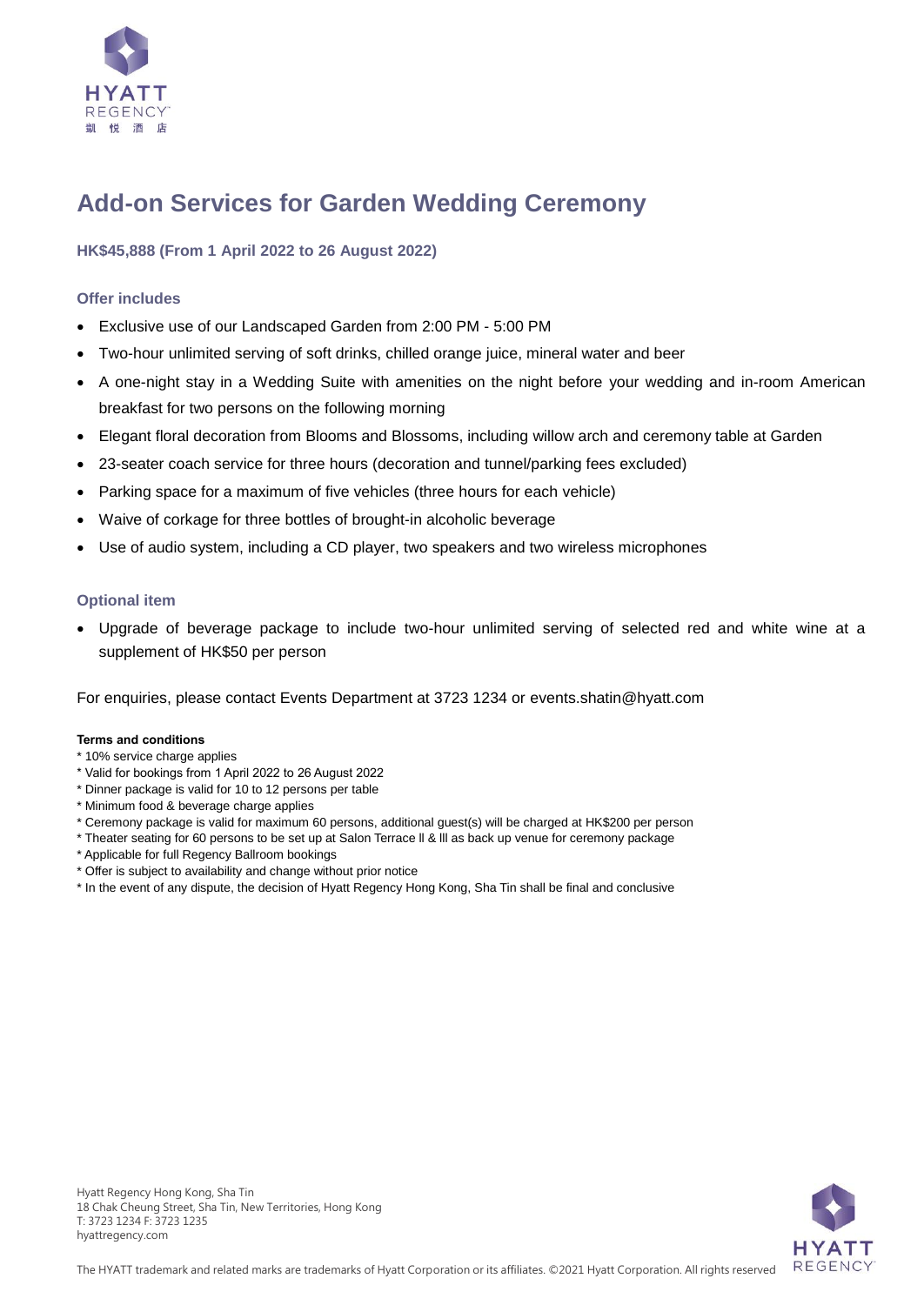

# **2022 SUMMER WEDDING DINNER MENU I 2022 凱悅夏日婚禮晚宴菜譜一**

Roasted whole suckling pig 珠聯囍璧合

Wok-fried scallops, honey beans, caramelized walnuts 琥珀蜜豆炒玉帶

Braised conpoy, seasonal vegetables 瑤柱雙寶蔬

Baked prawn, cheese, black truffle paste 松露醬芝士焗蝦球

Braised bird's nest, minced chicken, egg white soup 芙蓉雞茸燕窩羹

Braised sliced abalone, Chinese mushrooms, seasonal vegetables, oyster sauce 碧綠蠔皇花菇鮑片

Steamed giant garoupa, spring onion 清蒸沙巴龍躉斑

Roasted chicken, crispy garlic 一品蒜香吊燒雞

Fried rice, assorted seafood, baby crab roe 禮雲籽海鮮炒飯

Braised e-fu noodles, assorted mushrooms 雙囍伊府麵

Sweetened lotus seed, lily bulbs, mandarin peel, red bean soup 陳皮蓮子百合紅豆沙

Petits fours 美點雙輝映

Chinese tea 中國茗茶

**HK\$11,688 per table (Monday to Friday, from 1 April 2022 to 26 August 2022) 每席 HK\$11,688,適用於 2022 年 4 月 1 日至 2022 年 8 月 26 日,星期一至五**

## **HK\$12,488 per table (Saturday to Sunday and Public Holiday, from 1 April 2022 to 26 August 2022) 每席 HK\$12,488,適用於 2022 年 4 月 1 日至 2022 年 8 月 26 日,星期六、日及公眾假期**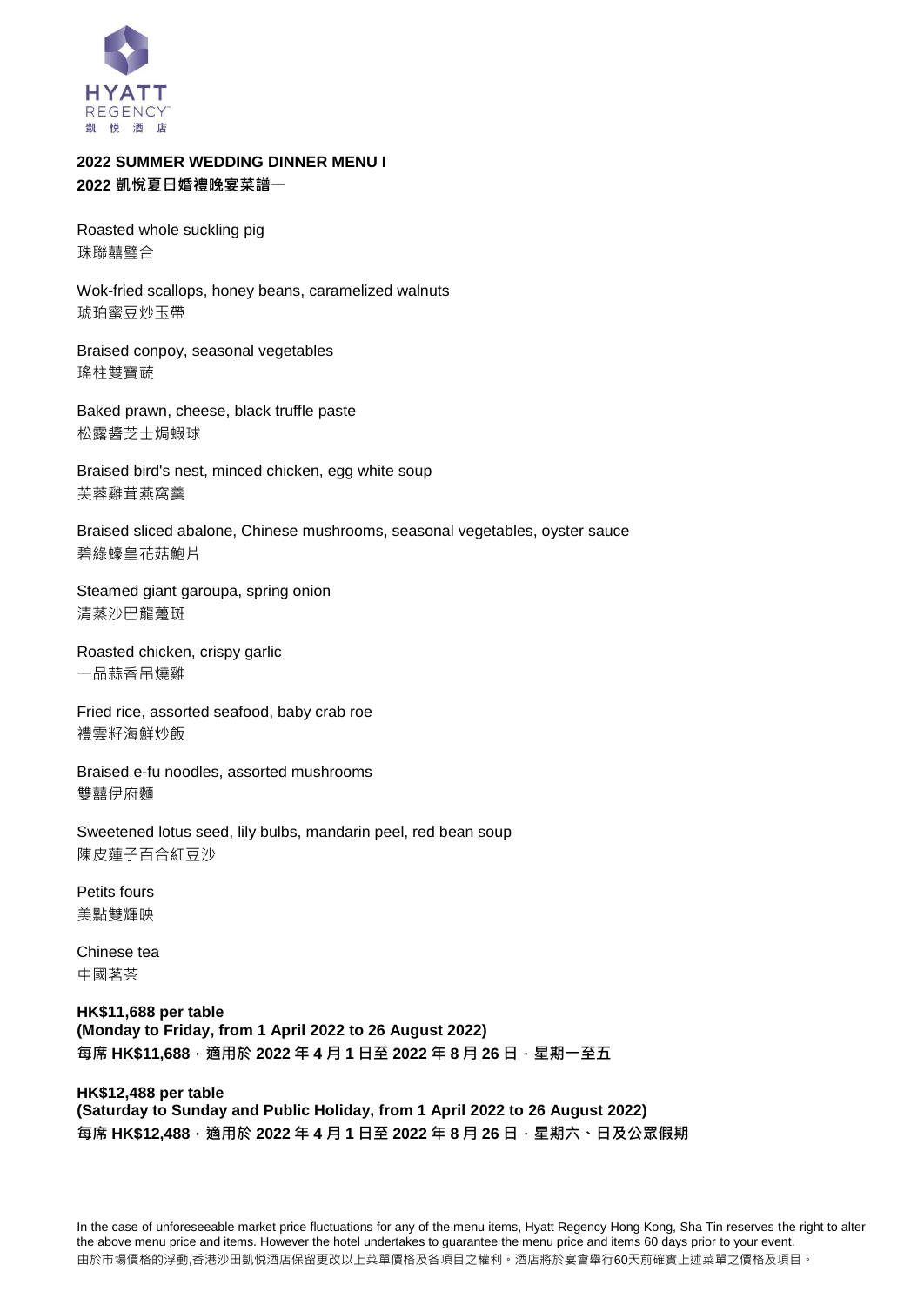

# **2022 SUMMER WEDDING DINNER MENU II 2022 凱悅夏日婚禮晚宴菜譜二**

Roasted whole suckling pig 珠聯囍璧合

Sautéed scallops, prawns, seasonal vegetables, pine nuts 松子翡翠玉帶蝦球

Braised bamboo pith, king oyster mushrooms, green heart 竹笙菜膽扒百靈菇

Crispy-fried crab claw, shrimp mousse 百花炸釀蟹拑

Braised bird's nest, fish maw, conpoy soup 紅燒花膠瑤柱燕窩羹

Braised abalone wedge, Chinese mushrooms, seasonal vegetables, oyster sauce 碧綠蠔皇花菇鮑角

Steamed tiger garoupa, spring onion 葱油蒸大老虎斑

Crispy-fried chicken, spiced salt 當紅脆皮龍崗雞

Fried rice, shrimp, Chinese mushrooms, wrapped in lotus leaf 飄香荷葉飯

Braised udon, assorted mushrooms, abalone sauce 鮑汁珍菌稻庭麵

Sweetened purple glutinous rice, taro, coconut cream 香芋椰汁紫米露

Petits fours 美點雙輝映

Chinese tea 中國茗茶

**HK\$12,688 per table (Monday to Friday, from 1 April 2022 to 26 August 2022) 每席 HK\$12,688,適用於 2022 年 4 月 1 日至 2022 年 8 月 26 日,星期一至五**

## **HK\$13,488 per table (Saturday to Sunday and Public Holiday, from 1 April 2022 to 26 August 2022) 每席 HK\$13,488,適用於 2022 年 4 月 1 日至 2022 年 8 月 26 日,星期六、日及公眾假期**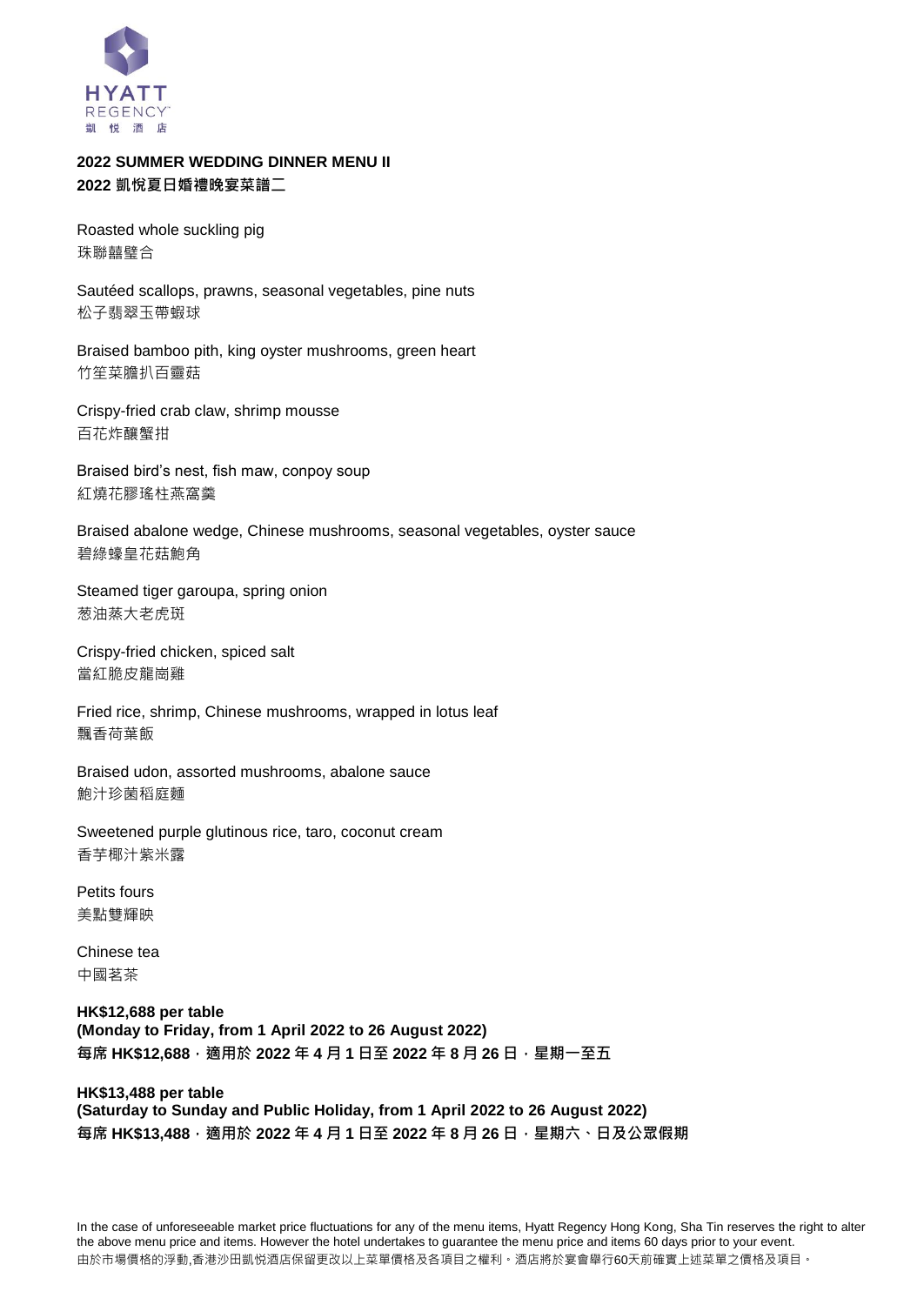

# **2022 SUMMER WEDDING DINNER MENU III 2022 凱悅夏日婚禮晚宴菜譜三**

Roasted whole suckling pig 珠聯囍璧合

Sautéed prawn, scallops, black truffle paste 黑松露醬蝦球炒玉帶

Braised conpoy, squash cucumber, sea moss 發菜玉環瑤柱甫

Baked crabmeat, porcini mushrooms, stuffed in crab shell 牛肝菌焗釀蟹蓋

Double-boiled conpoy, bamboo pith, Chinese mushrooms, green heart soup 元貝竹笙花菇燉菜膽

Braised whole abalone (8-head), goose web, oyster sauce 濃汁鵝掌扣原隻八頭湯鮑

Steamed spotted garoupa, spring onion, chicken fat 鳳脂蒸大西星斑

Baked chicken, fried garlic, Hua Diao 陳年花雕蒜香焗黃油雞

Fried rice, Yunnan ham, assorted seafood, kale 玉蘭金華海鮮炒飯

Poached shrimp dumplings, egg noodles, superior soup 上湯鮮蝦水餃麵

Sweetened cashew nuts cream, sesame dumplings 生磨腰果露湯圓

Petits fours 美點雙輝映

Chinese tea 中國茗茶

**HK\$13,688 per table (Monday to Friday, from 1 April 2022 to 26 August 2022) 每席 HK\$13,688,適用於 2022 年 4 月 1 日至 2022 年 8 月 26 日,星期一至五**

### **HK\$14,488 per table (Saturday to Sunday and Public Holiday, from 1 April 2022 to 26 August 2022) 每席 HK\$14,488,適用於 2022 年 4 月 1 日至 2022 年 8 月 26 日,星期六、日及公眾假期**